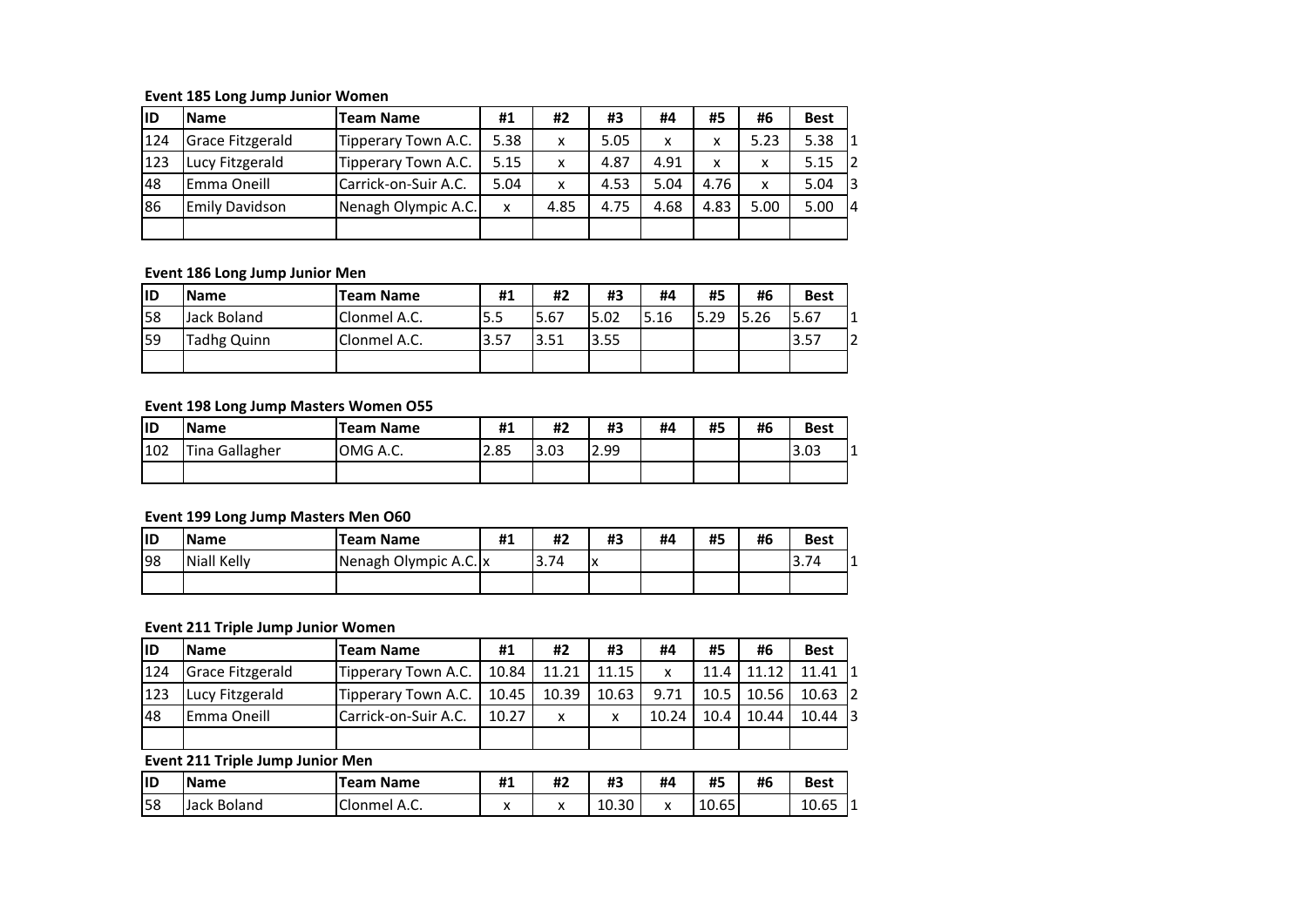#### **Event 213 Shot Put (4Kg) Junior Women**

| lıd | <b>Name</b>  | <b>Team Name</b> | #1   | #2   | #3         | #4                       | #5 | #6   | <b>Best</b> |
|-----|--------------|------------------|------|------|------------|--------------------------|----|------|-------------|
| 103 | Kaley Cozens | Templemore A.C.  | 6.80 | 7.07 | 13<br>د ۲. | $\overline{\phantom{a}}$ |    | 8.00 | 8.00        |
|     |              |                  |      |      |            |                          |    |      |             |

# **Event 214 Shot Put (6Kg) Junior Men**

| lid | <b>Name</b> | <b>Team Name</b> | #1   | #2   | #3   | #4   | #5   | #6   | <b>Best</b>  |
|-----|-------------|------------------|------|------|------|------|------|------|--------------|
| 113 | Liam Bergin | Templemore A.C.  | 6.32 | 5.84 | 6.55 | 6.10 | 6.71 | 6.26 | 0.71<br>b.71 |
|     |             |                  |      |      |      |      |      |      |              |

# **Event 215 Shot Put (4Kg) Senior Women**

| lid | <b>Name</b>    | <b>Team Name</b> | #1   | #2   | #3   | #4      | #5     | #6   | <b>Best</b> |
|-----|----------------|------------------|------|------|------|---------|--------|------|-------------|
| 108 | Fiona Hennessy | Templemore A.C.  | 8.49 | 8.46 | 8.64 | $\cdot$ | v<br>Λ | 9.29 | 9.29        |
|     |                |                  |      |      |      |         |        |      |             |

# **Event 216 Shot Put(7.26Kg) Senior Men**

| lid | <b>Name</b>         | <b>Team Name</b>    | #1    | #2    | #3    | #4    | #5     | #6                    | <b>Best</b> |
|-----|---------------------|---------------------|-------|-------|-------|-------|--------|-----------------------|-------------|
| 117 | John Dwyer          | Templemore A.C.     | 13.05 | 12.95 | 13.12 |       |        | 12.57   13.18   12.37 | 13.18 1     |
| 100 | <b>Mark Tierney</b> | Nenagh Olympic A.C. | 10.24 | 10.16 | 10.21 | 10.62 | 110.54 |                       | $10.62$ 2   |
| 76  | Larry O Grady       | Mooreabbey Milers A | x     | 9.10  | 8.87  |       | 8.77   | 8.70                  | 13<br>9.10  |
|     |                     |                     |       |       |       |       |        |                       |             |

## **Event 218 Shot Masters Women O35**

| lID | <b>Name</b>   | <b>Team Name</b> | #1            | #2   | #3   | #4   | #5        | #6   | <b>Best</b> |
|-----|---------------|------------------|---------------|------|------|------|-----------|------|-------------|
| 104 | Marissa Hayes | Templemore A.C.  | 70<br>$\circ$ | 0.77 | 8.66 | 8.83 | --<br>٥.١ | 8.55 | 8.83        |
|     |               |                  |               |      |      |      |           |      |             |

#### **Event 225 Shot Masters Men O55**

| lid | <b>Name</b> | <b>Team Name</b> | #1   | #2  | #3   | #4 | #5 | #6 | <b>Best</b> |
|-----|-------------|------------------|------|-----|------|----|----|----|-------------|
| 85  | Paddy Doyle | Moyne A.C.       | 8.47 | 96. | 8.35 |    |    |    | 8.47        |
|     |             |                  |      |     |      |    |    |    |             |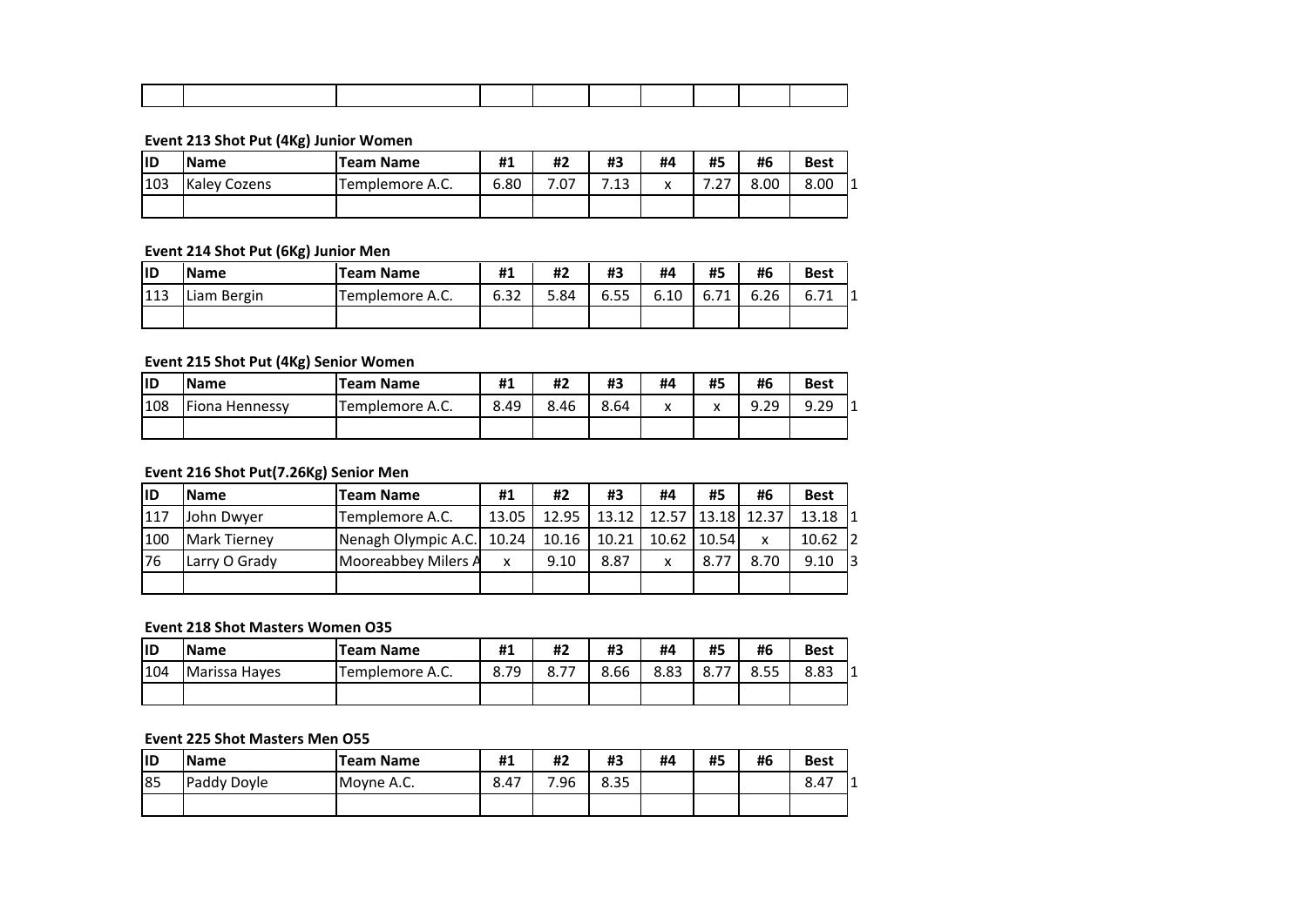#### **Event 231 Shot Masters Men O70**

| lid | <b>Name</b> | <b>Team Name</b>   | #1   | #2   | #3  | #4       | #5   | #6  | <b>Best</b> |
|-----|-------------|--------------------|------|------|-----|----------|------|-----|-------------|
| 78  | Joe Moloney | Moycarkey Coolcroo | 6.83 | 7.16 | .68 | 755<br>. | 7.26 | .20 | 7.68        |
|     |             |                    |      |      |     |          |      |     |             |

# **Event 241 Javelin (600g) Junior Women**

| lid       | <b>Name</b>         | <b>Team Name</b>          | #1    | #2                  | #3    | #4                | #5 | #6                | <b>Best</b> |
|-----------|---------------------|---------------------------|-------|---------------------|-------|-------------------|----|-------------------|-------------|
| <b>49</b> | Jade Barry          | Carrick-on-Suir A.C.      | 28.97 | 29.56               | 30.66 | 29.51 30.16 31.39 |    |                   | $31.39$ 1   |
| 89        | Ava Rochford        | Nenagh Olympic A.C. 29.92 |       | $30.25$ $\parallel$ |       | 29.96 31.18 31.32 |    |                   | $31.32$ 2   |
| 103       | <b>Kaley Cozens</b> | Templemore A.C.           | 27.07 | 26.81               | 27.98 |                   |    | 26.88 27.25 28.10 | $28.10$ 3   |
|           |                     |                           |       |                     |       |                   |    |                   |             |

# **Event 242 Javelin (800g) Junior Men**

| lid | <b>Name</b>    | <b>Team Name</b> | #1   | #2        | #3        | #4    | #5                  | #6   | <b>Best</b>      |
|-----|----------------|------------------|------|-----------|-----------|-------|---------------------|------|------------------|
| 113 | Bergin<br>Liam | Templemore A.C.  | 8.87 | $11.14$ . | 9.78<br>q | 10.23 | <b>8 UE</b><br>o.uo | 8.65 | 11<br>.14<br>I 1 |
|     |                |                  |      |           |           |       |                     |      |                  |

## **Event 244 Javelin (800g) Senior Men**

| lid              | <b>Name</b> | <b>Team Name</b> | #1           | #2    | #3         | #4    | #5   | #6    | <b>Best</b> |
|------------------|-------------|------------------|--------------|-------|------------|-------|------|-------|-------------|
| <b>1117</b><br>. | John Dwver  | Femplemore A.C.  | $\mathbf{v}$ | 36.83 | 35.7<br>74 | 38.35 | 36.5 | 37.04 | 38.35       |
|                  |             |                  |              |       |            |       |      |       |             |

## **Event 246 Javelin Masters Women O35**

| lıd | <b>Name</b>   | <b>Team Name</b> | #1    | #2   | #3    | #4 | #5 | #6 | <b>Best</b> |
|-----|---------------|------------------|-------|------|-------|----|----|----|-------------|
| 104 | Marissa Hayes | Templemore A.C.  | 19.28 | Pass | 20.88 |    |    |    | 20.88       |
|     |               |                  |       |      |       |    |    |    |             |

### **Event 259 Javelin Masters Men O70**

| lid | <b>Name</b> | <b>Team Name</b>     | #1    | #2                           | #3    | #4    | #5    | #6    | <b>Best</b> |
|-----|-------------|----------------------|-------|------------------------------|-------|-------|-------|-------|-------------|
| 78  | Joe Molonev | Moycarkey Coolcroo J | 12.11 | <b>12 7E</b><br><b>AU.IU</b> | 14.21 | 13.68 | 13.57 | 13.00 | 14.21       |
|     |             |                      |       |                              |       |       |       |       |             |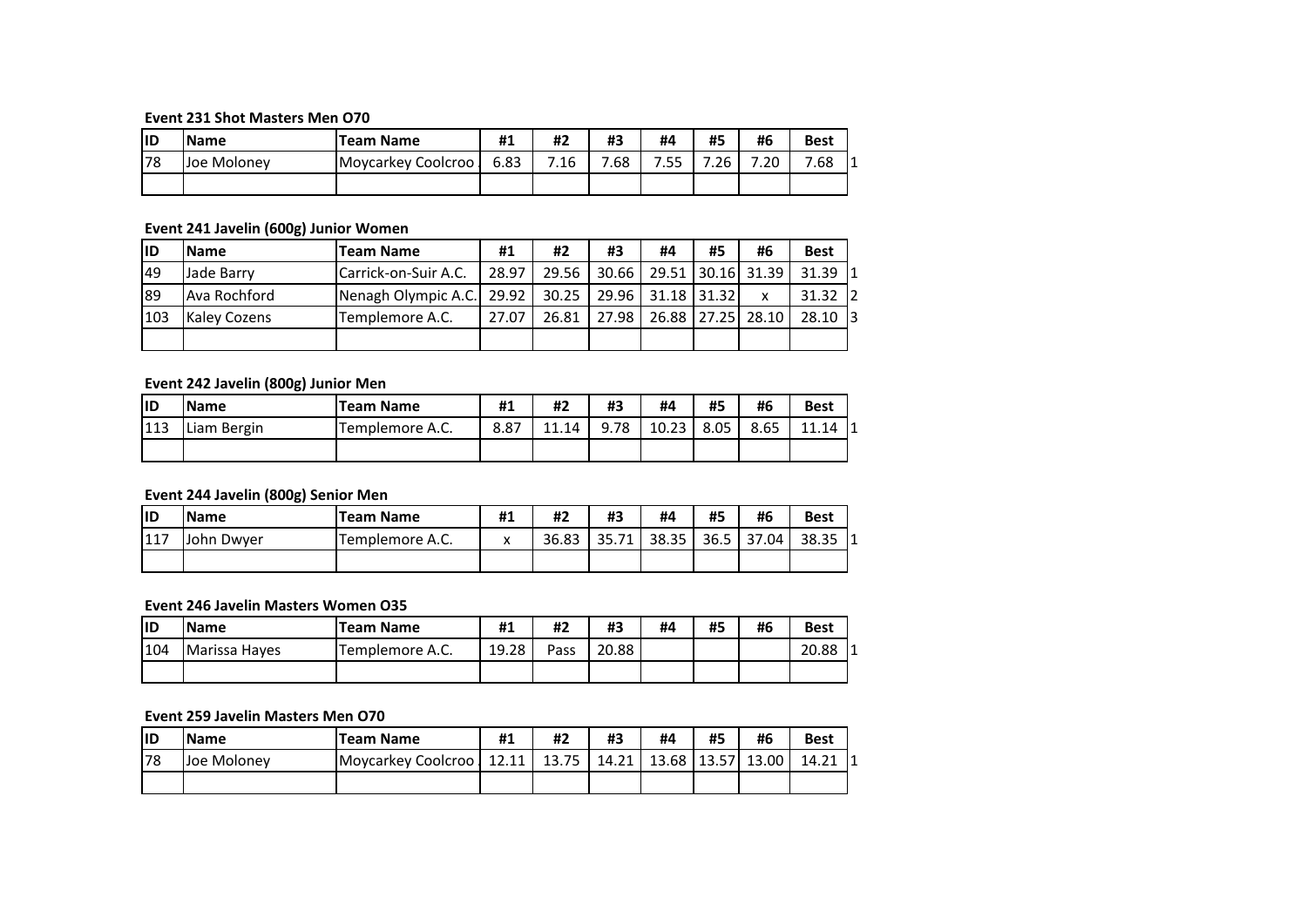**Event 269 Hammer (4Kg) Junior Women**

| lıD | <b>Name</b>         | <b>Team Name</b> | #1    | #2    | #3 | #4    | #5   | #6    | <b>Best</b> |
|-----|---------------------|------------------|-------|-------|----|-------|------|-------|-------------|
| 103 | <b>Kaley Cozens</b> | Templemore A.C.  | 34.15 | 36.74 | x  | v     | 33.4 |       | 36.74       |
| 47  | Claire Kennedy      | Birr A.C.        | 33.78 | 32.69 |    | 34.58 | 33.7 | 33.15 | 12<br>34.58 |
|     |                     |                  |       |       |    |       |      |       |             |

### **Event 270 Hammer (6Kg) Junior Men**

| lid | <b>Name</b> | <b>Team Name</b> | #1    | #2    | #3    | #4    | #5   | #6          | <b>Best</b> |
|-----|-------------|------------------|-------|-------|-------|-------|------|-------------|-------------|
| 112 | Brvan Quinn | Templemore A.C.  | 30.27 | 34.77 | v     | 32.11 | x    | 29.53 34.77 |             |
| 113 | Liam Bergin | Templemore A.C.  | 29.44 | 30.67 | 30.28 | 28.18 | 29.2 | 30.56 30.67 |             |
|     |             |                  |       |       |       |       |      |             |             |

## **Event 271 Hammer (4Kg) Senior Women**

| lid | <b>Name</b>    | <b>Team Name</b> | #1    | #2    | #3    | #4    | #5   | #6 | <b>Best</b> |
|-----|----------------|------------------|-------|-------|-------|-------|------|----|-------------|
| 108 | Fiona Hennessy | Templemore A.C.  | 38.65 | 37.87 | 37.07 | 38.65 | 36.9 | ́  | 38.65       |
|     |                |                  |       |       |       |       |      |    |             |

# **Event 272 Hammer (7.26Kg) Senior Men**

| lid | <b>IName</b> | Team Name       | #1    | #2    | #3    | #4 | #5 | #6          | <b>Best</b>  |
|-----|--------------|-----------------|-------|-------|-------|----|----|-------------|--------------|
| 117 | John Dwver   | Templemore A.C. | 51.25 | 51.09 | 51.62 |    |    | 50.40 51.79 | 51.79        |
| 118 | Mark O Brien | Templemore A.C. | 33.24 | 30.76 | 33.70 |    |    | 33.10 33.68 | 33.70<br>-12 |
|     |              |                 |       |       |       |    |    |             |              |

# **Event 276 Hammer Masters Women O40**

| lıd | <b>IName</b> | <b>Team Name</b> | #1    | #2    | #3    | #4           | #5 | #6    | <b>Best</b> |
|-----|--------------|------------------|-------|-------|-------|--------------|----|-------|-------------|
| 106 | Katie Cozens | Templemore A.C.  | 23.30 | 23.39 | 24.22 | 23.39        | x  | 24.25 | 24.25       |
| 107 | Amy Dwyer    | Templemore A.C.  | x     | 21.52 | 22.57 | $\checkmark$ | x  |       | 5<br>l Z    |
|     |              |                  |       |       |       |              |    |       |             |

### **Event 296 Discus (1.75Kg) Junior Men**

| lid | <b>Name</b>    | <b>Team Name</b> | #1    | #2                | #3    | #4    | #5   | #6    | <b>Best</b> |
|-----|----------------|------------------|-------|-------------------|-------|-------|------|-------|-------------|
| 113 | Bergin<br>Liam | Templemore A.C.  | 13.28 | $\checkmark$<br>^ | 15.63 | 14.48 | 16.6 | 17.63 | 17.63       |
|     |                |                  |       |                   |       |       |      |       |             |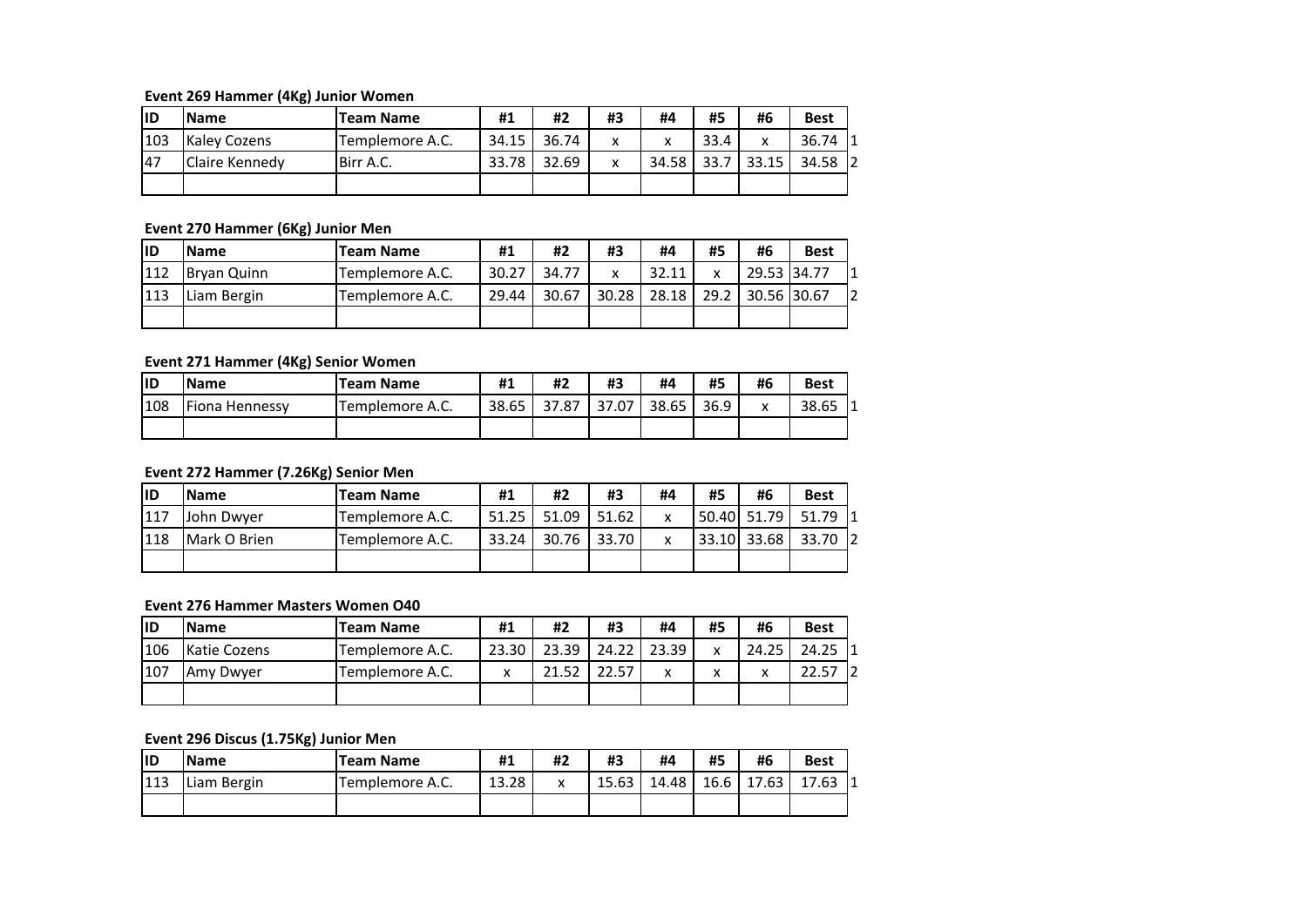### **Event 300 Discus (2Kg) Senior Men**

| liD | <b>Name</b>         | Team Name                 | #1    | #2    | #3    | #4    | #5   | #6    | <b>Best</b> |
|-----|---------------------|---------------------------|-------|-------|-------|-------|------|-------|-------------|
| 99  | Sean Carolan        | Nenagh Olympic A.C.       | 35.63 | X     | x     | 38.98 | 41.7 | 39.62 | $41.66$ 1   |
| 117 | John Dwyer          | Templemore A.C.           | 35.52 | 37.88 | 36.66 | 38.47 | X    | 39.81 | $39.81$ 2   |
| 100 | <b>Mark Tierney</b> | Nenagh Olympic A.C.       | x     | 29.07 | X     | 27.78 | x    | 32.55 | $32.55$ 3   |
| 76  | Larry O Grady       | Mooreabbey Milers A 23.77 |       | X     | 23.81 | 23.91 | 23.8 | x     | 23.91<br>14 |
|     |                     |                           |       |       |       |       |      |       |             |

# **Event 302 Discus Masters Women O35**

| lid | <b>Name</b>   | <b>Team Name</b> | #1    | #2    | #3    | #4 | #5 | #6                | <b>Best</b> |
|-----|---------------|------------------|-------|-------|-------|----|----|-------------------|-------------|
| 104 | Marissa Hayes | Templemore A.C.  | 21.99 | 23.19 | 23.80 |    |    | 21.28 22.54 22.35 | 23.80       |
|     |               |                  |       |       |       |    |    |                   |             |

#### **Event 315 Discus Masters Men O70**

| lid | <b>Name</b> | <b>Team Name</b>   | #1    | #2    | #3    | #4    | #5   | #6    | <b>Best</b> |
|-----|-------------|--------------------|-------|-------|-------|-------|------|-------|-------------|
| 78  | Joe Molonev | Moycarkey Coolcroo | 14.78 | 16.55 | 15.92 | 16.33 | 16.5 | 16.55 | 16.55       |
|     |             |                    |       |       |       |       |      |       |             |

# **Event 323 Weight For Distance Junior Women**

| lid | <b>Name</b>           | <b>Team Name</b> | #1                            | #2   | #3   | #4   | #5   | #6 | <b>Best</b> |
|-----|-----------------------|------------------|-------------------------------|------|------|------|------|----|-------------|
| 147 | <b>Claire Kennedy</b> | Birr A.C.        | $\overline{\phantom{a}}$<br>. | 5.46 | 5.15 | 5.66 | 5.84 | Λ  | 5.84        |
|     |                       |                  |                               |      |      |      |      |    |             |

## **Event 324 Weight For Distance Junior Men**

| lıd | <b>Name</b> | <b>Team Name</b> | #1   | #2   | #3   | #4   | #5   | #6   | <b>Best</b> |
|-----|-------------|------------------|------|------|------|------|------|------|-------------|
| 113 | Liam Bergin | Templemore A.C.  | 4.29 | 4.23 | 4.22 | 73   | 4.37 | 3.84 | 4.37        |
| 112 | Bryan Quinn | Templemore A.C.  | 3.93 | 4.30 | 4.09 | 3.45 | 4.35 |      | 4.35        |
|     |             |                  |      |      |      |      |      |      |             |

### **Event 326 Weight For Distance Senior Men**

| $\mathbf{u}$<br><br>$\mathbf{u}$<br><b>ALC</b><br>#6<br> ID<br>#4<br><b>Name</b><br>Name<br>222<br>п.<br><br>H۰<br>ю<br>ாஃ<br>π.<br>π. | <b>Best</b> |
|----------------------------------------------------------------------------------------------------------------------------------------|-------------|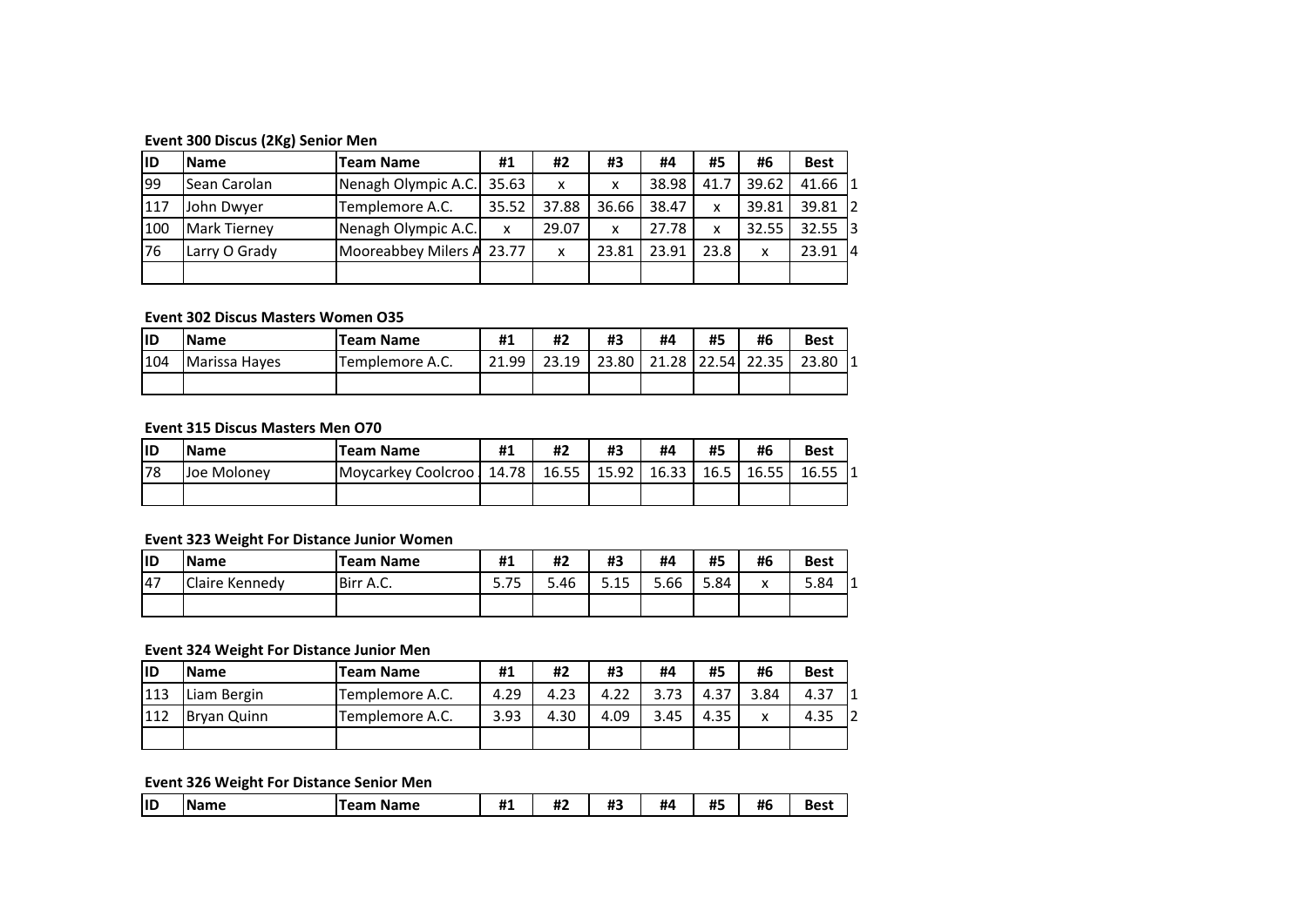| 1117<br>I 1 1 / | John Dwver    | Templemore A.C.     | - 1 2<br>ن ن ن | ר ר<br>2د. | .26  | 7.46 | .44  | .25         | 7.46<br>11       |
|-----------------|---------------|---------------------|----------------|------------|------|------|------|-------------|------------------|
| 76              | Larry O Grady | Mooreabbey Milers A | 5.31           | 5.01       | 5.14 | 5.36 | 5.06 | <b>F</b> 11 | יי<br>5.36<br>ΙZ |
|                 |               |                     |                |            |      |      |      |             |                  |

# **Event 328 Weight For Distance Masters Women O35**

| lid | <b>Name</b>   | <b>Team Name</b> | #1   | #2             | #3   | #4        | #5   | #6   | <b>Best</b>         |
|-----|---------------|------------------|------|----------------|------|-----------|------|------|---------------------|
| 104 | Marissa Hayes | Templemore A.C.  | 4.64 | ר ה<br>ے . ۔ ۔ | 5.00 | 79<br>4.7 | 5.14 | 4.88 | <b>- 22</b><br>J.LL |
|     |               |                  |      |                |      |           |      |      |                     |

## **Event 330 Weight For Distance Masters Women O40**

| lid | <b>Name</b>         | <b>Team Name</b> | #1   | #2   | #3   | #4   | #5           | #6   | <b>Best</b> |
|-----|---------------------|------------------|------|------|------|------|--------------|------|-------------|
| 106 | <b>Katie Cozens</b> | Templemore A.C.  | 4.25 | 4.09 | 3.83 | 4.28 | つち<br>$-4.2$ | 4.40 | 4.40        |
|     |                     |                  |      |      |      |      |              |      |             |

## **Event 160 High Jump Junior Men**

| ID  | <b>Name</b> | <b>Team Name</b> | 1.55 | 1.60 | 1.65       |  |
|-----|-------------|------------------|------|------|------------|--|
| 111 | Cathal Ryan | Templemore A.C.  | xо   |      | <b>XXX</b> |  |
|     |             |                  |      |      |            |  |

# **Event 162 High Jump Senior Men**

| liD | <b>Name</b>  | Team Name           | 1.60 | 1.65 | 1.70 | 1.75 | 1.80 | 1.85       |
|-----|--------------|---------------------|------|------|------|------|------|------------|
| 199 | Sean Carolan | Nenagh Olympic A.C. |      | Pass |      | Pass |      | <b>XXX</b> |
|     |              |                     |      |      |      |      |      |            |

# **Event 172 High Jump Masters Women O55**

| lid | <b>Name</b>    | <b>Team Name</b> | 1.00 | 1.05 | 1.10 | 1.15 | 1.20 | 1.25 |
|-----|----------------|------------------|------|------|------|------|------|------|
| 102 | Tina Gallagher | OMG A.C.         |      |      |      |      |      |      |
|     |                |                  |      |      |      |      |      |      |

#### **Event 349 Pole Vault Junior Women**

| lıd | <b>Name</b>    | Team Name           | 2.60 | 2.80 | 3.00 | 3.15 | 3.25       |
|-----|----------------|---------------------|------|------|------|------|------------|
| 190 | Jodie Mc grath | Nenagh Olympic A.C. |      |      |      |      | <b>XXX</b> |
| 189 | Ava Rochford   | Nenagh Olympic A.C. | Pass |      |      | xxo  | XXX        |